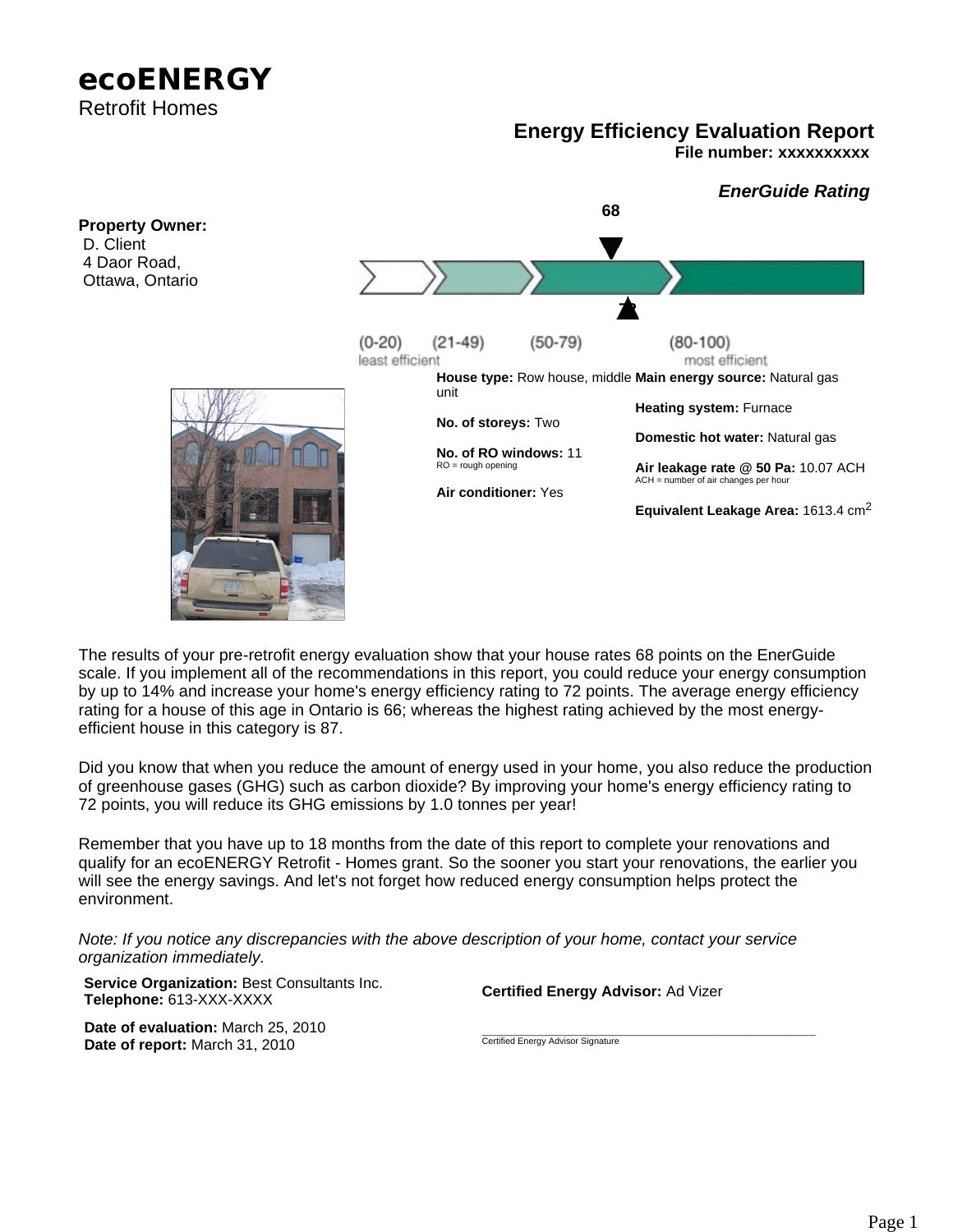# **1. YOUR HOME ENERGY ACTION CHECKLIST**

This is your checklist of recommended retrofits to improve the energy efficiency of your home. Included are the federal grant amounts that you could receive as well as information on the potential for energy savings and EnerGuide rating improvement. For more information, read the 'Recommended Energy-Saving Measures' section of this report and the NRCan brochure entitled *Retrofit Your Home and Qualify for a Grant!* found in your ecoENERGY homeowner kit. Before undertaking upgrades or renovations, find out about the appropriate products and installation techniques, and ensure that all renovations meet local building codes and by-laws.

Note: Some provinces and territories offer complimentary grants and other incentives for reducing energy use in the home. Refer to your local government for information on other energy-saving programs or visit ecoaction.gc.ca and follow the links to ecoENERGY Retrofit's "Grants and incentives" Web page or call 1 800 O-Canada (1-800-622-6232).

| <b>Retrofits</b><br>These upgrades qualify for a federal grant up to a<br>maximum total incentive value of \$5,000:                                                              | Federal<br><b>Incentive</b> | <b>Potential</b><br>for<br><b>Energy</b><br>Savings* | <b>Potential</b><br>Rating<br><b>Improvement</b> |
|----------------------------------------------------------------------------------------------------------------------------------------------------------------------------------|-----------------------------|------------------------------------------------------|--------------------------------------------------|
|                                                                                                                                                                                  |                             |                                                      |                                                  |
| <b>AIR SEALING</b>                                                                                                                                                               |                             | tot                                                  | 2.7 points                                       |
| Improve the air tightness of your house by 18 percent to achieve an<br>air change rate per hour of 8.3 at a pressure of 50 Pa.                                                   | \$150                       |                                                      |                                                  |
| <b>ATTIC/ROOF INSULATION</b>                                                                                                                                                     |                             | ☆                                                    | 0.5 points                                       |
| Increase the insulation value of your attic from the current level, which<br>is evaluated at RSI 4.9 (R-27.9), to achieve a total minimum insulation<br>value of RSI 8.8 (R-50). | \$77                        |                                                      |                                                  |
| Increase the insulation value of your cathedral ceiling, which is<br>evaluated at RSI 3.5 (R-19.9), to achieve a total minimum insulation<br>value of RSI $5$ (R-28).            | \$45                        |                                                      |                                                  |
| <b>WATER CONSERVATION</b>                                                                                                                                                        |                             |                                                      | 0 points                                         |
| Replace 3 toilet(s) with low-flush or dual flush toilet(s) that meet(s) the<br>minimum requirements.                                                                             | \$150                       |                                                      |                                                  |
| <b>WINDOWS AND DOORS</b>                                                                                                                                                         |                             | 公                                                    | 1.6 points                                       |
| Replace 10 window(s) / skylight(s) with models that are ENERGY<br>STAR <sup>®</sup> qualified for climate zone B.                                                                | \$300                       |                                                      |                                                  |

# **Natural Resources Canada (NRCan) reserves the right to revise the grant amounts, as required.**

# **2. THE ENERGUIDE RATING SYSTEM**

The EnerGuide rating system is a standardized method of evaluation that lets homeowners compare their house's energy efficiency rating to similar sized houses in similar regions. The EnerGuide rating considers the house's estimated annual energy consumption based on an in-depth evaluation of the house's characteristics such as location, size, equipment and systems, insulation levels, air tightness, etc. In addition, standardized conditions are used when calculating the rating in order to compare the efficiency of one house to another. These conditions include: a complete air change approximately every three hours; four occupants; a fixed thermostat setting of 21°C on main floors and 19°C in the basement; average hot water consumption of 225 litres per day; average national electricity consumption of 24 kWh per day; and the regional weather data that is averaged over the last 30 years.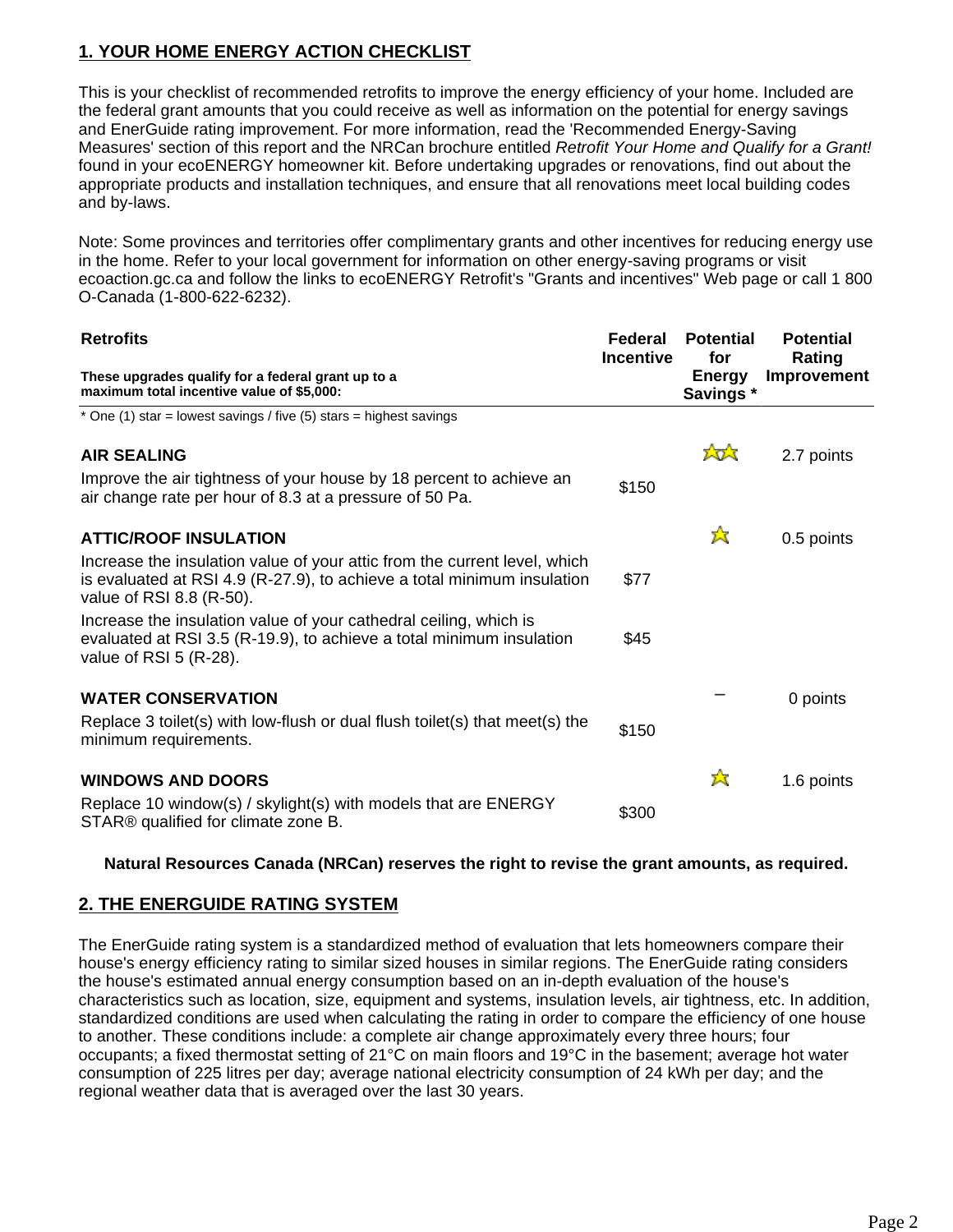Figures 1 through 3 show the results of your energy evaluation based on the standardized conditions. The results may not entirely reflect your household since your actual energy consumption and future savings are influenced by the number of occupants, their day-to-day habits and lifestyles.

# **3. ENERGY CONSUMPTION**

Houses lose heat to the outdoors during the heating season primarily through air leakage and conduction, such as the transfer of heat through the basement and exterior walls, ceilings, windows and doors (the 'building envelope'). Canada's demanding climate and modifications made to the house, such as drilling holes in walls for new wiring, pipes and lights, all play a part in reducing the efficiency of the building envelope over time. Houses need to be regularly maintained and upgraded to ensure greater energy efficiency, comfort and savings.

Figure 1 breaks down your house's estimated annual energy consumption for space heating, hot water and lights and appliances.





# **4. SPACE HEATING ANALYSIS**

Figure 2 shows the estimated percentage of energy used for the space heating of your home.

- The right side of the top bar shows the percentage of energy you could save if you were to implement all of the upgrades recommended in this report, excluding changes to the space heating equipment. You could save up to 26 percent by performing all of the recommended non-space heating system upgrades.
- The right side of the bottom bar shows the percentage of energy you could save if you were to implement all of the upgrades recommended in this report, including any space heating system upgrades. You could save up to 26 percent by performing all of the recommended upgrades.



Figure 2. Estimated Percentage of Potential Energy Savings

Figure 3 shows where the energy used for space heating is lost from your home. This energy is measured in gigajoules (GJ), where 1 GJ is equivalent to 278 kilowatt-hours (kWh) or 948,000 Btu/hour.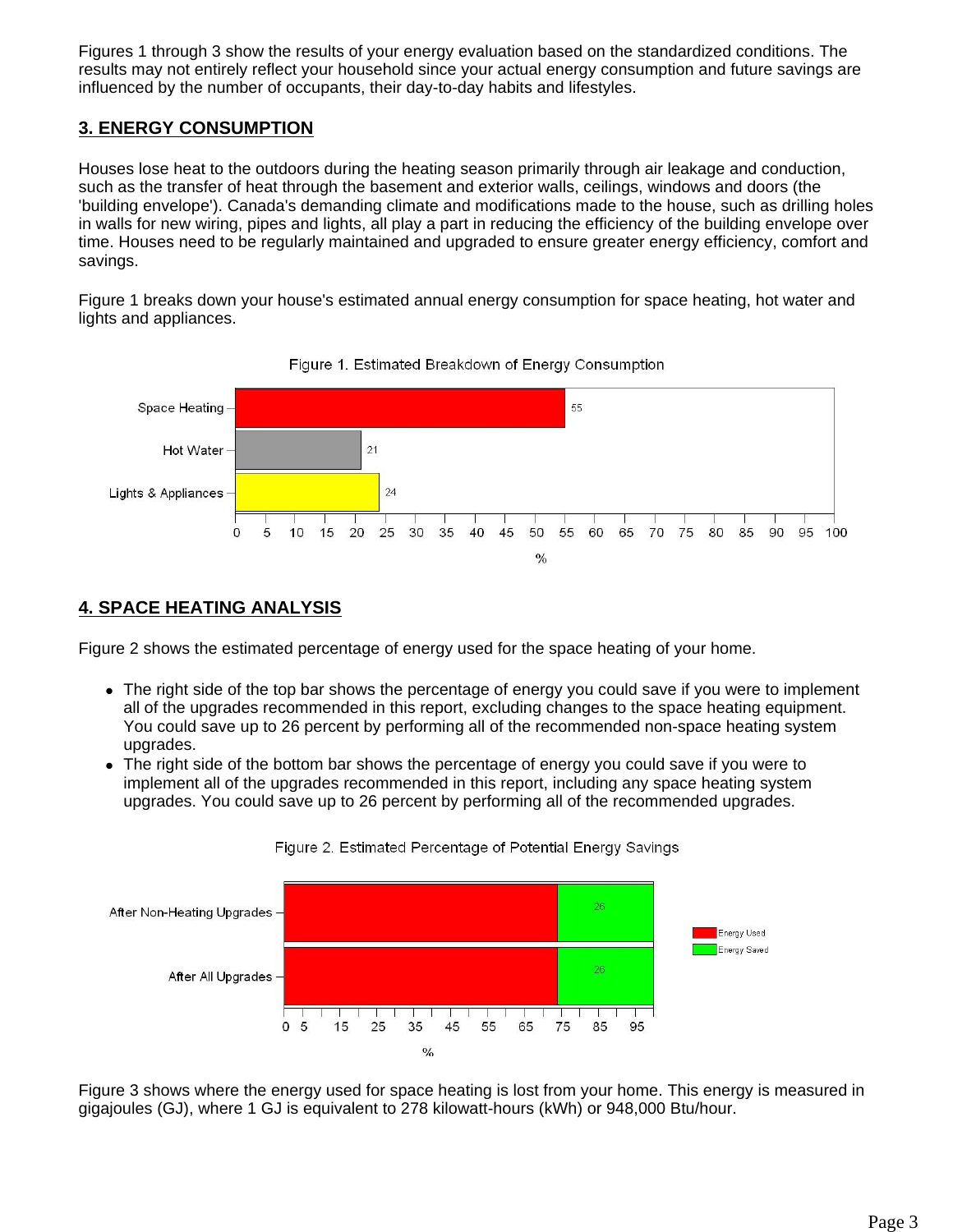The red bars show the areas of your home where you are losing energy now. The longer the bar, the more energy you are losing. The green bars show the estimated energy loss after you complete your renovations. The larger the difference between the red and the green bars, the greater the potential for energy savings and comfort improvements.



Figure 3. Breakdown of Heat Loss through Building Envelope

# **5. RECOMMENDED ENERGY-SAVING MEASURES**

# **Air Sealing**

Reducing air leakage is usually the most cost-effective measure a homeowner can undertake; the leakier the home, the greater the savings! It is not unusual for air leakage to account for 35% of the heat loss in a home. In addition to reducing heat loss, air sealing improves comfort, protects the building structure and other materials from moisture damage, and reduces the amount of dust and noise that enters from the outdoors.

A blower door test was performed on your home to measure the amount of air leakage, and to identify the main air leakage locations. The blower door test results are shown on the first page of this report and are explained below.

The **Air Leakage Rate at 50 Pascals (ACH)** is the number of complete air changes per hour that occurs in your house when a pressure difference between the inside and outside of the home is set at 50 Pascals (Pa). A 50-Pa pressure difference simulates wind blowing at 56 kilometers per hour on your home. The higher the ACH, the leakier the house.

The **Equivalent Leakage Area (ELA)** represents the total air leakage area. It's like taking all of the air leakage areas (e.g., cracks, holes, etc.) in the home and putting them together to create one large hole in the building envelope. The larger the ELA, the leakier the house. An energy-efficient house might have an ELA as low as 258 cm² (40 square inches) while a leaky house may have an ELA of more than 3226 cm² (500 square inches)

# **Common Air Sealing Locations in a Home**

Listed below are the most common air leakage areas in a house. Leaks observed during the blower door test are noted. This list will help guide your air-sealing work:

• electrical outlets

 $\mathbf{L}$  and  $\mathbf{L}$  and  $\mathbf{L}$  and  $\mathbf{L}$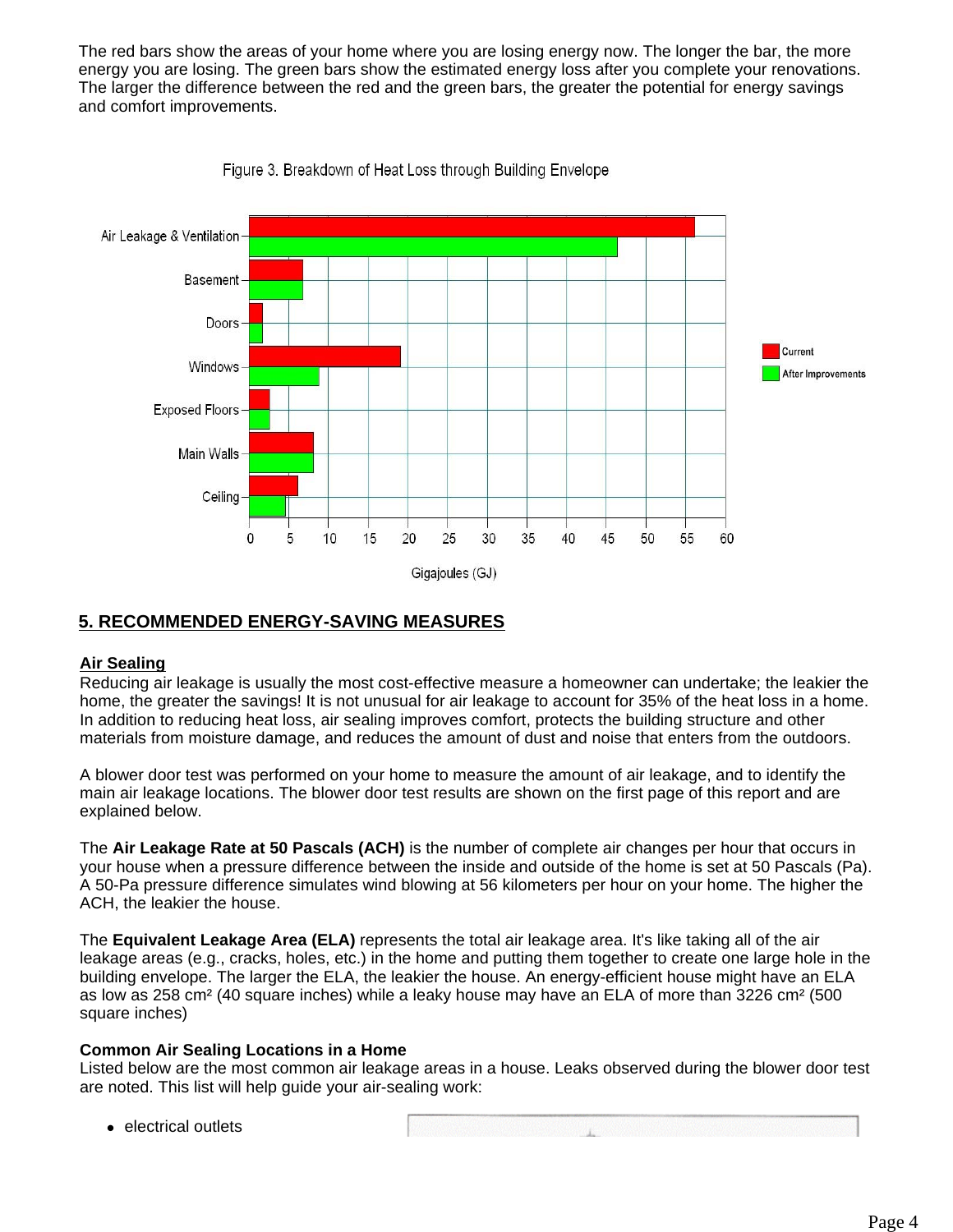- $\bullet$  electrical ceiling fixtures
- electrical box and wire penetration
- $\bullet$  exterior pipe penetration
- baseboard trims and mouldings
- $\bullet$  window frames
- door frames
- $\bullet$  fireplace
- $\bullet$  chimney
- $\bullet$  attic hatch
- basement header (rim joists)

### **Air Sealing Options**

Air sealing can be a do-it-yourself option. Another option is to hire a qualified, professional, air sealer who can locate and seal leaks in your home and likely do a more thorough job. This may be an important consideration if you want to air seal your house to meet a specific air leakage goal, and be eligible for a grant. Professional whole-house air sealing costs vary, depending on the size and complexity of the work.

# **Air Sealing Materials**

Weatherstripping reduces air leakage by sealing gaps around moveable parts of windows and doors. Correctly installed, good quality weatherstripping is a cost-effective way to reduce air leakage. Check weatherstripping annually and replace worn materials before the cold weather sets in.

*Caulking* is used on the interior to seal small cracks and penetrations on the inside surface of your walls, ceilings and floors. Caulking is also used on the exterior to keep out rain, snow, wind as well as insects and rodents. Urethane foam is very good for filling larger joints and cavities.

For information on air sealing your home, consult NRCan's publications entitled *Air-Leakage Control, Improving Window Energy Efficiency and Keeping the Heat In*, and Canada Mortgage and Housing Corporation's *About Your House, and Renovating for Energy Savings* fact sheets.

# **Natural Ventillation in Your Home**

Natural ventilation is the exchange of air between the outside and inside of a house through intentional openings (windows, doors, dryer vents) and unintentional openings (air leakage points, cracks) in the building envelope. Natural ventilation occurs as a result of stack effect and wind effect. Wind effect causes pressure-induced natural ventilation and is dependant on wind direction, velocity, air density and the height of the house. Stack effect is based on the heat transfer and the air movement mechanism of convection. Warm air is lighter than cool air because it is less dense. As warm air rises in a house it expands creating a high, positive pressure at the top of the house. The high pressure air is forced out of the house through openings in the upper house envelope. The air leaving the upper level of the house creates lower, negative air pressure in the lower levels causing air from the exterior to infiltrate into the home. Stack effect is dependant on the temperature difference between the inside and outside of the house as well as the height of the house. Large temperature differences between the inside and outside of the house create larger pressure differences and I therefore increased stack effect. The combination of these pressure-induced effects can have a significant impact on natural ventilation rates in a home.

Many people think that houses that are "leaky" are healthier than houses that are "too tight." They believe that natural ventilation will provide sufficient fresh air and will remove indoor air pollutants.

Many older, leaky houses have sufficient air changes, due to the stack and wind effect during the colder months, to eliminate or reduce moisture and pollutant problems. In fact, because of the increased stack and wind effects during the

winter, these houses are often over-ventilated. This results in wasted energy, high heating bills, discomfort from drafts and low levels of relative humidity, resulting in static electricity and dry skin and throats. Infiltration can also bring pollutants into the living space from the exterior and from within the building envelope.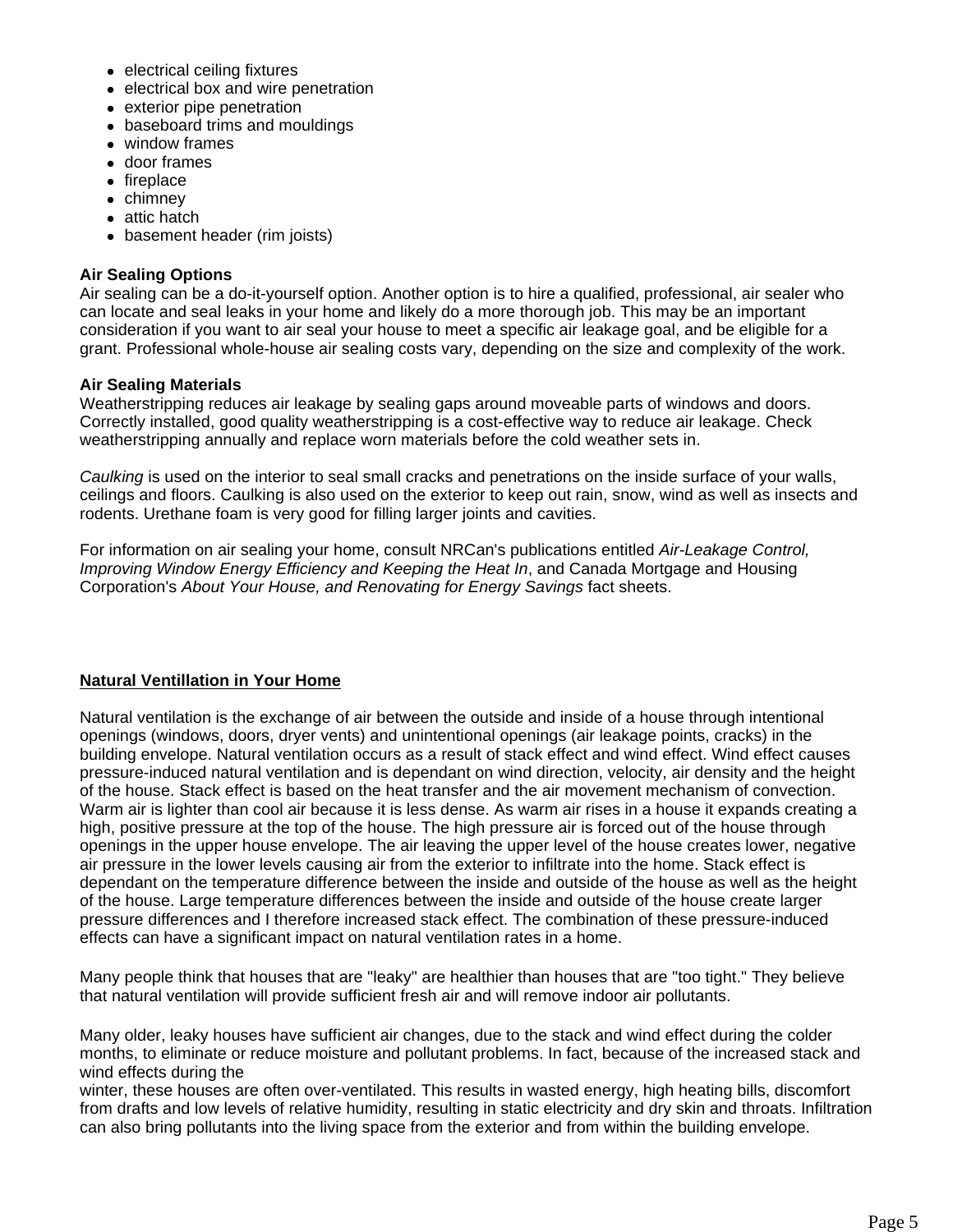Furthermore, some parts of the house may not be ventilated while others are over-ventilated because of the location of unintentional openings or leakage areas.

# **How much ventilation is required?**

An acceptable air change rate is between 0.2 and 0.35 air changes per hour with 0.30 being the usual recommended level (depending on the source strength of the indoor air pollutants). This means that every hour, between 20 and 35 percent of the indoor air is exchanged with outdoor air, and that between every three to five hours the house has a total change of air. NRCan assumes at least a 0.30 air change per hour for all houses through a combination of natural and mechanical ventilation.

### **Insulating the Attic**



In addition to reducing energy use, increasing the insulation level in the structure between your ceiling and the roof ( attc space ) will keep your house warmer during the winter and cooler during the summer. Effective insulation and air sealing slow the movement of heat and air, and help prevent moisture accumulation in the attic.

When insulating attics, the importance of air sealing cannot be overstated. Before insulating, seal all openings and penetrations to stop interior air from entering the attic. Seal gaps around ceiling light fixtures, plumbing stacks, wiring, chimneys and the tops of interior walls. Install weatherstripping around the hatch or door, and use hooks with eye bolts or a latch to hold the hatch firmly against the weatherstripping.

Ensure that soffit venting is not blocked by the insulation.

Baffles may need to be installed against the underside of the roof along the soffits to ensure proper ventilation.

For more information on insulating attics, consult NRCan's publication entitled *Keeping the Heat In*, Chapters 1–4, and Canada Mortgage and Housing Corporation's *About Your House* and *Renovating for Energy Savings* fact sheets.

**Grant Eligibility:** Attic insulation upgrades are eligible for an ecoENERGY Retrofit – Homes grant. The grant amount differs according to the existing insulation value and the total insulation value achieved. Information on the eligibility requirements when insulating attics can be found in the brochure entitled *Retrofit Your Home and Qualify for a Grant!*

# **Recommendation: Increase Insulation of Both Flat and Cathedral Ceilings**

Increase the insulation value of your above your flat ceiling and cathedral ceiling to the insulation value noted in the section of this report entitled 'Your Home Energy Action Checklist'.

# **Energy Star Window Information**

The selection of new windows for your home will affect energy efficiency and comfort levels for many, many years. Technical breakthroughs such as low-E coatings, triple glazing, inert gas fills, and better edge spacers and frames have improved window technology in recent years, offering improvements in solar control, thermal comfort and energy efficiency.

ENERGY STAR®-qualified windows, which are rated for four climate zones, are among the most energy efficient in the marketplace. They will help keep your home comfortable all year-round and reduce noise from the outside. Depending on the amount of humidity in your home, there will be less condensation on your windows during cold weather.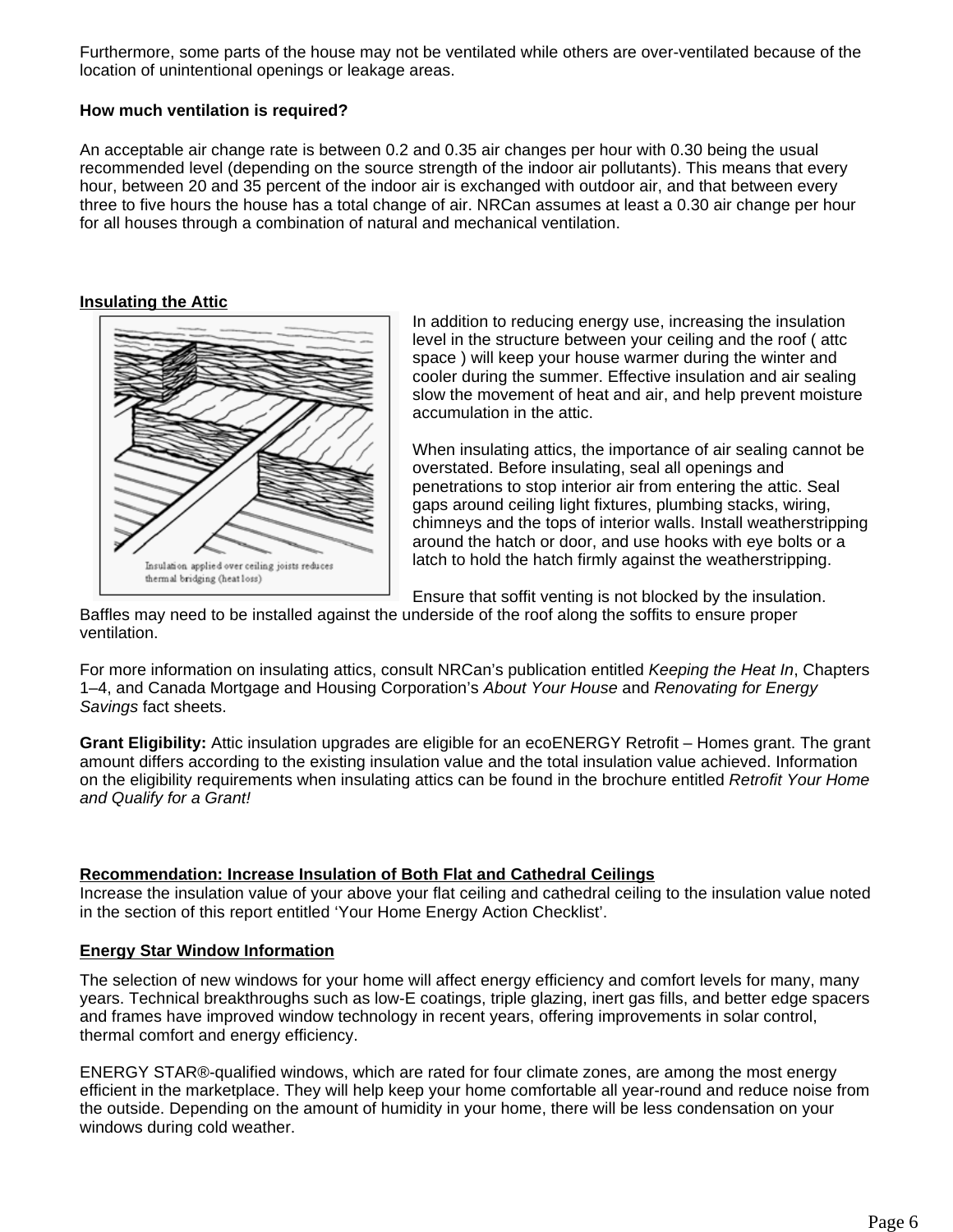For information on purchasing energy-efficient windows, refer to NRCan's publication entitled *Consumer's Guide to Buying Energy-Efficient Windows and Doors*. For information on ENERGY STAR-qualified windows, doors and skylights, go to www.energystar.gc.ca.

**Grant Eligibility:** The replacement of windows and skylights with models that are ENERGY STAR-qualified is eligible for an ecoENERGY Retrofit – Homes grant. However, you must choose models that are ENERGY STAR-qualified for your climate zone. Keep proof of the ENERGY STAR qualification of the windows for your climate zone and show it to the energy advisor during the post-retrofit evaluation of your home. A window is defined as the rough opening (RO) in the wall under ecoENERGY Retrofit – Homes. The RO is the opening in the wall when the entire window unit is removed. The first page of this report indicates how many ROs are in your home.

# **If You Decide to Upgrade Your Windows**

If you decide to replace your windows, select ENERGY STAR-qualified windows and make sure that the models you select match your climate zone. Refer to the section of this report entitled 'Your Home Energy Action Checklist' to determine your climate zone and the number of windows recommended for replacement.

# **Water Conservation**

Water conservation is an important part of a home energy saving plan. Whether you are on municipal water or a well, water conservation can lessen your impact on the environment by reducing the energy use associated with water treatment and delivery, including the electricity used for pumping water and sewage.

Toilet usage can account for approximately 30 percent of indoor water use. The amount of water used depends on several factors: the flush volume, how often the toilet is flushed and the toilet's condition (adding dye to the tank water can reveal a leaky flush valve if the colour shows up in the bowl without flushing). For example, if you replace a toilet that flushes with 13 litres of water with a 6-litre model, you will save more than half of the water you and your family use. And additional water economy can be achieved by installing a dual-flush toilet designed to save about 25 percent more water than a 6-litre toilet.

**Grant Eligibility:** The replacement of existing toilets with low- or dual-flush toilets is eligible for an ecoENERGY Retrofit – Homes grant. New toilets must meet three performance criteria for water savings sustainability and long-term water saving performance. The new models must:

- 1. be rated at 6 litres per flush or less;
- 2. meet the Los Angeles Supplementary Purchase Specification (referred to as SPS); and
- 3. have a flush performance of 350 grams or more.

Information on qualified makes and models is available at www.veritec.ca. Click "Reports" and download the most recent version of the MaP report. Go to the appendix with the list of toilets sorted by performance.

Important: To ensure compliance, you must keep sufficient documentation on the make and model number of the replacement model(s). Show this information to the energy advisor during your post-retrofit evaluation.

#### **Recommendation:**

When replacing your toilet(s), purchase low- or dual-flush models that meet the requirements described above.

#### **Energy Assessment Summary**

# **for Jean Laframboise( 4 Presland St., Ottawa, Ontario )**

Your home has an EnerGuide rating of 68 and can be improved by making some home improvements.

The following comments outline some of your home's components and some suggestions.

# **Air Tightness, Air Leakage and Air Sealing Locations in Your Home**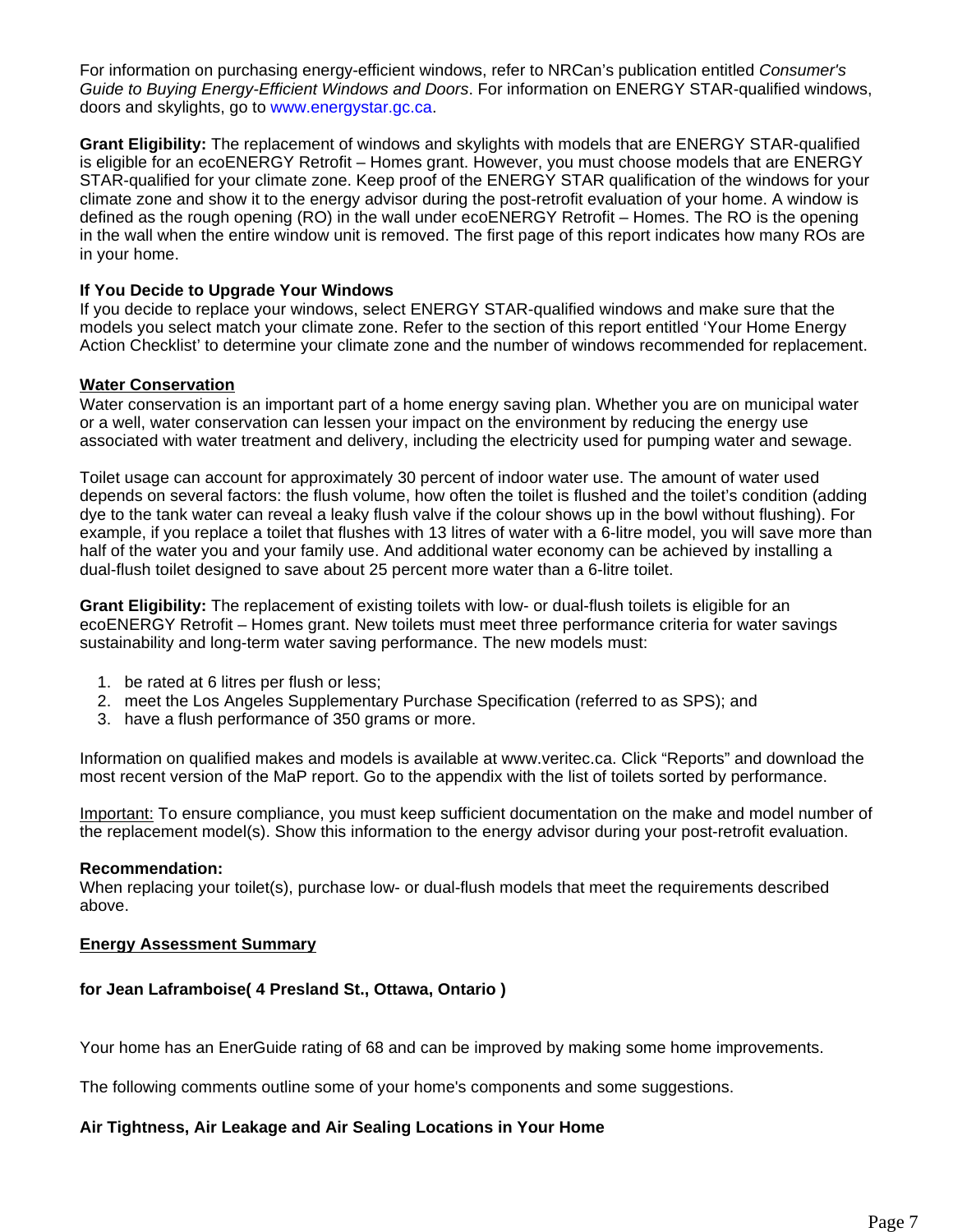Your home has an estimated air leakage area ( ELA ) of approximately 250 square inches which is like a square opening of about 16 x 16 inches. You have air leaks in your home which can be easily sealed to help reduce energy loss. If you improve the air tightness of your home and reach 20% better than the target, you will qualify for an additional \$150 above the combined Federal and Provincial base grant of \$300 for a 10% improvement.

Listed below are some air leakage areas we found ( during our walk through with you ) in your house as observed during the blower door test. This list will help guide your air-sealing work:

- rear patio door has significant air leakage
- significant air leakage from the attic following vent surfaces down to the mechanical room
- electrical outlets
- $\bullet$  fireplace
- $\bullet$  attic hatch

I recommend air sealing your home as best as possible. Your goal is the air-leakage rate indicated at the beginning of this report, in the section *Your Home Energy Action Checklist*. You must meet or exceed the goal indicated to be eligible for an ecoENERGY Retrofit grant for air sealing. The results of the air sealing work will be measured at the time of your post-retrofit evaluation.

# **Attic / Cathedral Roof Insulation**

The flat part of your attic has approximately 9 to 10 inches of loose fiberglass insulation and it is unevenly spread and also compressed in some areas. The rear portion of your attic over the master bedroom has an additional layer of R20 Pink fiberglass batt over the loose fill fiberglass insulation. Your roof is suffering from heat loss which is causing the ice damming on your roof. I suggest that after air sealing is performed in your attic, that you evenly spread the existing insulation and increase the insulation as indicated at the beginning of this report, in the section *Your Home Energy Action Checklist*. This should help reduce heat loss and ice damming.

### **Windows**

I have included information regarding the benefits of upgrading to Energy Star qualified windows.

# **Air Conditioning**

Your window AC also qualifies for a grant if you replace this unit with an Energy Star qualified unit.

Remember that Federal grants are matched by Ontario Provincial grants for the ecoEnergy program.

Please review your report and contact us if you have any additional questions or concerns.

Sincerely,

Guy Bonneau

Green Home Energy Inc.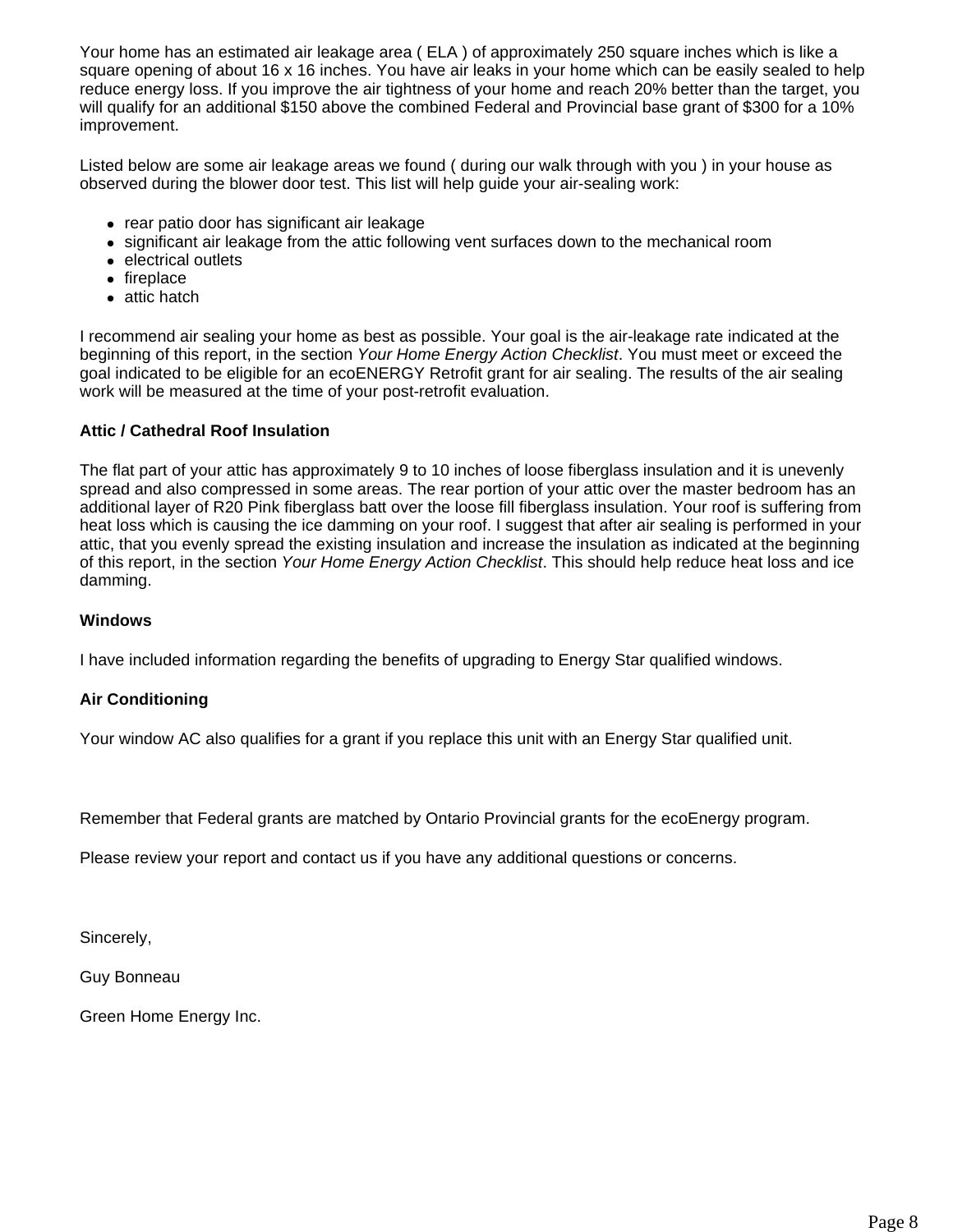# **6. ENERGY-SAVING TIPS**

Although these actions may not eligible for an incentive, they will help you save energy and money:

- $\bullet$  Install and use a programmable electronic thermostat (set the heating temperature to 20 $\degree$ C while you are at home and 17°C at night and when you are away). For each degree of setback, you can save up to 2 percent on your heating bills.
- When replacing lighting, appliances, electronics and office equipment, look for ENERGY STAR® qualified products. ENERGY STAR® qualified products use less than half as much energy in standby mode (i.e. when they are turned "off"). For more information, go to http://energystar.gc.ca. You can also look for the EnerGuide label to help you select the most energy-efficient model.
- Replace your light bulbs with energy-efficient ones, such as compact fluorescents. They last longer and reduce electricity consumption.
- Insulate the first two metres of the hot and cold water pipes with insulating foam sleeves or pipe wrap insulation. By doing so you will save on your water heating costs and will reduce your water consumption. Besides saving energy, water will arrive at the faucets warmer or colder. Insulating cold water pipes will also avoid condensation from forming on the pipes. This prevents dripping on the ceiling finish or the basement floor. For a fuel-fired water heater, maintain a 15-centimetre (6-inch) clearance between the water piping insulation and the vent pipe.
- Use a timer for your car's block heater. Set the timer so that it turns on two hours before you start your vehicle.
- Install an ENERGY STAR® qualified kitchen or bathroom exhaust fan.
- $\bullet$  Install a timer on your bathroom exhaust fan(s).
- $\bullet$  Install low-flow showerheads (rated at less than 9.8 litres per minute  $[L/min]$ ) and faucet aerators.
- Fix leaky faucets and outside hose bibs.
- Plug your home office equipment into a power bar that can be easily turned off when equipment is not in use. Refer to the fact sheet *Standby Power - When "Off" Means "On"* for information on standby losses.